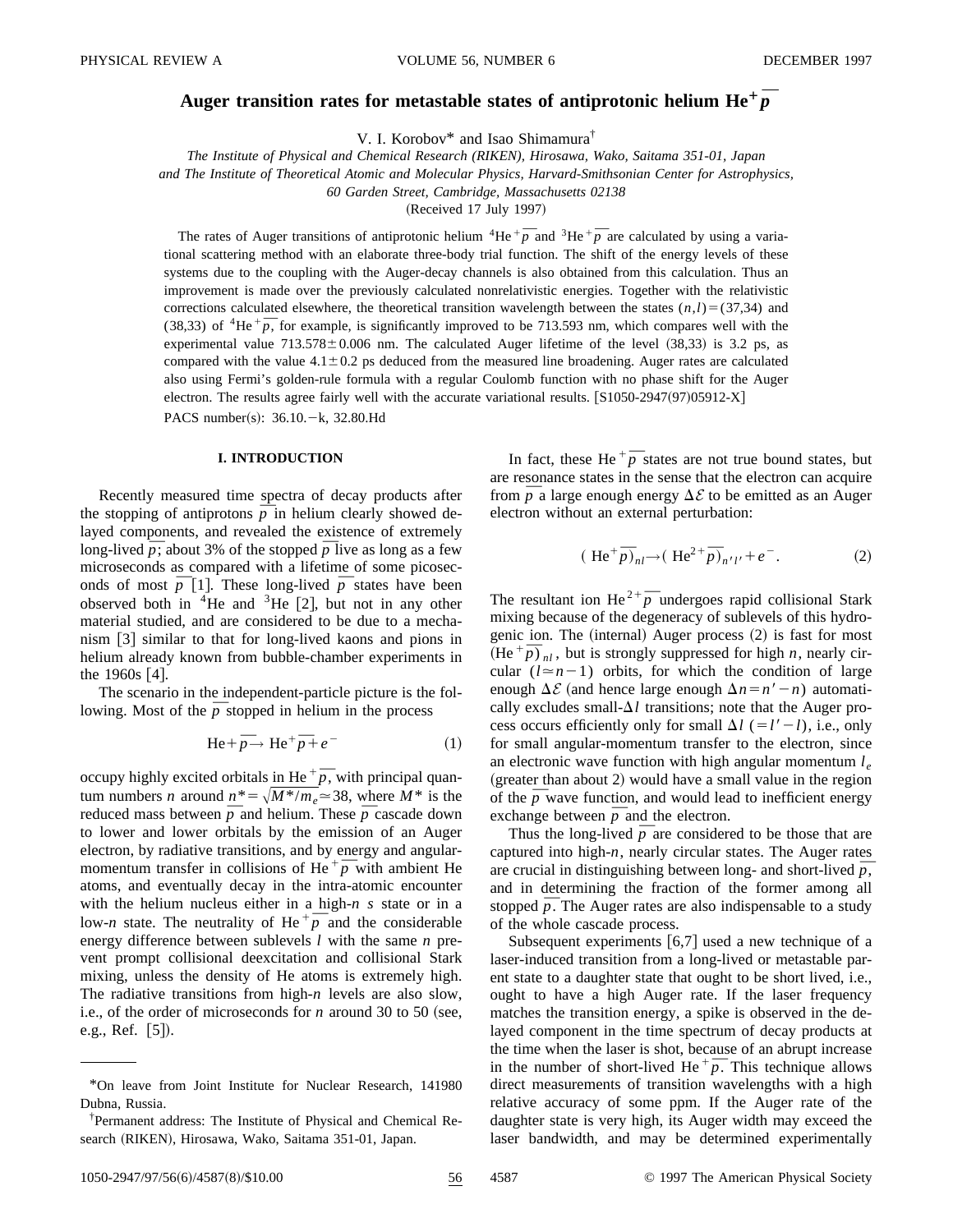from the broadening of the line profile of the spike intensity as a function of the laser wavelength, as was indeed done recently [7]. This technique has been further developed in a few different ways, e.g., a double-resonant laser-induced transition from a long-lived to a short-lived state via an intermediate long-lived state  $[8]$ , and the use of impurity hydrogen molecules to shorten the lifetime of otherwise metastable states and to observe new transitions inaccessible by the original laser-induced transition technique  $[9]$ . The Authe original laser-induced transition technique [9]. The Auger rates of He  $\frac{+}{\rho}$  states near the borderline between longand short-lived states play a significant role in the processes occurring in these experiments.

Unity in these experiments.<br>In spite of the importance of the Auger rates of He  $^+\bar{p}$ , there has not been much effort devoted to accurate calculations of them until recently. The early calculation for some circular orbitals by Russell  $[10]$  was based on Fermi's golden circular orbitals by Russell [10] was based on Fermi's golden<br>rule, with simple wave functions, and with the  $\bar{p}$ -electron Coulomb interaction chosen as the transition operator. The unpublished work by Ohtsuki, quoted in Refs.  $[11]$  and  $[12]$ , uses more accurate wave functions. Recently, Fedotov, Kartavtsev, and Monakhov  $[13]$  and Révai and Kruppa  $[14]$  used improved open-channel wave functions representing the final state of the Auger process and fairly elaborate bound-statetype wave functions representing the initial state; the difference between the full Hamiltonian *H* and the initial-state energy  $\varepsilon_r$  causes the Auger transition in their approaches.

Figy  $\varepsilon_r$  causes the Auger transition in their approaches.<br>Since an Auger-allowed state of He  $^+\overline{p}$  is a resonance state, which is a continuum state, its energy  $E_r$  and the Auger decay width  $\Gamma$  (which is related to the Auger rate  $\lambda$  by  $\lambda = \Gamma/\hbar$ ) are defined as the position and the width of a resonance in the scattering process

$$
e^- + \text{He}^{2+} \overline{p}.\tag{3}
$$

If one assumes Born-Oppenheimer (BO) separation of the It one assumes Born-Oppenheimer (BO) separation of the electronic motion from the relative He<sup>2+</sup> $\overline{p}$  motion, which is a fairly good approximation for high-*n*, high-*l* states, the resonance states turn into molecule-type bound states [5,15,16], which may be called BO states. The kinetic-<br>energy operator for the He<sup>2+</sup>- $\overline{p}$  motion introduces two kinds of nonadiabatic effects. The first is the coupling with different bound BO states. This effect was taken into account in detail in a previous work using an elaborate analytic variational trial function, leading to a convergence of eigenvalues  $\varepsilon_r$  of the Hamiltonian matrix within  $\sim 10^{-7}$  a.u. [17]. The other effect is the nonadiabatic coupling with continuum or electron-emission channels, which leads both to an Auger process and to a shift  $\Delta E = E_r - \varepsilon_r$  of the metastable level. This latter effect of coupling with continuum may be studied by a scattering-type approach to process  $(3)$ .

In this work we apply to the scattering problem  $(3)$  the Kohn variational method with an elaborate trial function similar to the one used in Ref.  $[17]$ , but augmented by terms representing an Auger-decay channel; only a single channel that contributes most to the Auger rate is taken into account, and hence the only scattering parameter to be considered is the phase shift.

Fermi's golden rule is a good approximation if the correct transition operator is used, and if an accurate and consistent set of initial and final wave functions for the Auger transition are used, as is evident from the Feshbach projection-operator formalism for the resonance parameters  $[18]$ . Furthermore, the regular Coulomb function may be used for the Auger electron to a good approximation if the background phase shift is small. Therefore, we also try this simplified Fermigolden-rule approach, and compare the results with those from the Kohn variational method.

## **II. FERMI'S GOLDEN RULE**

The Fermi golden rule used here for the rate of Auger transition from a given initial bound state  $\Psi_r$  with an energy  $\varepsilon_r$  to a final continuum state  $\Psi_A$  reads

$$
\Gamma = 2\pi \rho(\varepsilon_r) |\langle \Psi_A | H - \varepsilon_r | \Psi_r \rangle|^2, \tag{4}
$$

where *H* is the three-body Hamiltonian, and  $\rho(\varepsilon)$  is the density of final states per energy  $\varepsilon$ . In early papers, the operator  $H - \varepsilon_r$  was often replaced by the Coulomb interaction be- $H - \varepsilon_r$  was often replaced by the Coulomb interaction be-<br>tween  $\bar{p}$  and the electron. The present work, however, avoids this approximation.

#### **A. Initial state of Auger transition**

The initial-state wave function  $\Psi_r(\mathbf{R}, \mathbf{r})$  is expanded in terms of molecule-type basis functions of **R**, the position terms of molecule-type basis functions of **K**, the position vector of  $\overline{p}$  with respect to He<sup>2+</sup>, and **r**, the position vector vector of *p* with respect to He<sup> $2$ </sup>, and **r**, the position vector of the electron with respect to the center of mass of  $\bar{p}$  and  $He^{2+}$ . A state with the total orbital angular momentum *L*, its projection *M* onto the space-fixed quantization axis, and the total spatial parity  $\eta$  may be written as

$$
\Psi_M^{L\eta}(\mathbf{R}, \mathbf{r}) = \sum_{m=0}^L F_m^{L\eta}(R, r, \theta) \mathcal{D}_{Mm}^{L\eta}(\Phi, \Theta, \varphi), \tag{5}
$$

where

$$
\mathcal{D}_{Mm}^{L\eta}(\Phi,\Theta,\varphi) = \left[\frac{2L+1}{16\pi^2(1+\delta_{0m})}\right]^{1/2} [D_{Mm}^L(\Phi,\Theta,\varphi) + \eta(-1)^{L-m} D_{M,-m}^L(\Phi,\Theta,\varphi)] \tag{6}
$$

are the symmetrized Wigner *D* functions;  $R$ ,  $r$ , and  $\theta$  are the magnitudes of and the angle between the vectors **R** and **r**; and  $\Phi$ ,  $\Theta$ , and  $\varphi$  are the Euler angles of a moving bodyfixed frame connected with the three-body configuration as follows: The  $z<sup>7</sup>$  axis lies along **R**, and the *y*<sup> $7$ </sup> axis lies in the plane of **R** and **r**. The components  $F_m^L$ <sup> $\eta$ </sup> $(R, r, \theta)$  are labeled by the subscript  $m=0, 1, 2, \ldots$  corresponding to the  $\sigma$ ,  $\pi$ ,  $\delta$ , ... states in the Born-Oppenheimer approximation, and defining the projection of the total orbital angular momentum onto the *z* axis of the body-fixed frame.

Each function  $F_m^L$ <sup> $\eta$ </sup> is expressed as a linear combination  $\lceil 17 \rceil$ 

$$
F_m^{L\eta} = \sum_{n_1 n_2 n_3} c_{n_1 n_2 n_3} u_{n_1 n_2 n_3}^{(m)}(R, \xi_e, \eta_e)
$$
  
= 
$$
[ (\xi_e^2 - 1)(1 - \eta_e^2) ]^{m/2} R^m \exp\{ - (\alpha + \beta \xi_e) R \}
$$
  

$$
\times \sum_{n_1 n_2 n_3} c_{n_1 n_2 n_3} R^{n_1} \xi_e^{n_2} \eta_e^{n_3}
$$
 (7)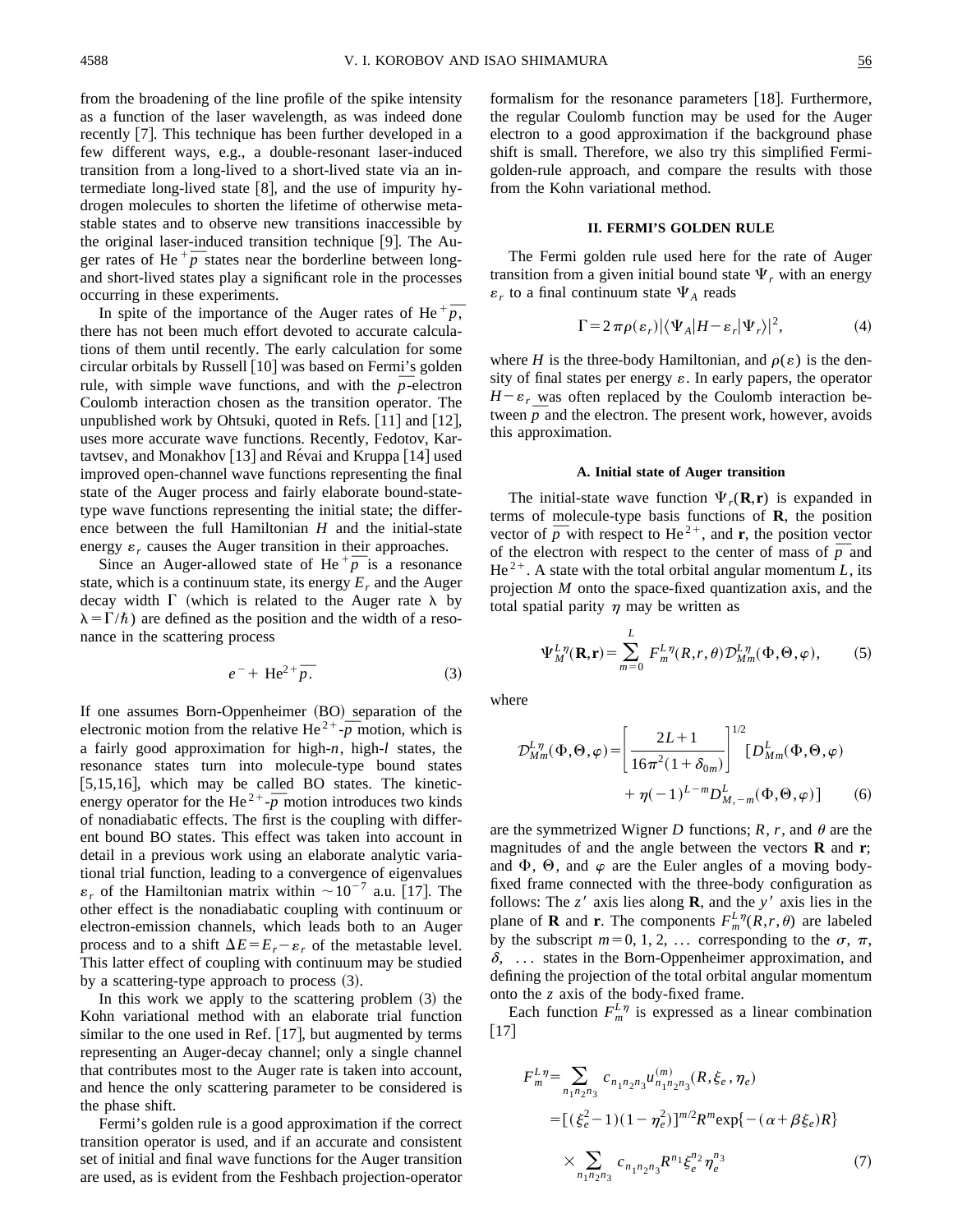of square-integrable functions of *R* and spheroidal coordinates  $\xi_e = (r_a + r_b)/R$  and  $\eta_e = (r_a - r_b)/R$ ,  $r_a$  and  $r_b$  being the distances of the electron from the helium nucleus and from the antiproton. Here  $\alpha$  and  $\beta$  are nonlinear variational parameters. The linear variational parameters  $c_{n_1 n_2 n_3}$ , and hence the wave function  $\Psi_r$  in Eq. (4), and the corresponding energy value  $\varepsilon_r$  are determined according to the Rayleigh-Ritz method, i.e., by diagonalizing the Hamiltonian matrix; see Eq.  $(15)$  in Sec. III. Although the states of our concern are not true bound states, some lowest eigenvalues are expected to show a rapid ''asymptotic convergence,'' unless too many *m* components are included in expansion  $(5)$ . The dependence of the eigenenergies on the number of  *components included was studied in Ref.*  $[17]$ *, and indeed* a rapid convergence was observed; the three-component approximation already turned out to be highly accurate.

## **B. Auger-electron emission channels**

We consider the final state of the Auger transition in We consider the final state of the Auger transition in<br>which the system  $He^{2+}p^-$  is left in a hydrogenic state  $\chi_{n'l'}(R)$ . Thus we write the continuum wave function in a single-channel form

$$
\Psi_A(\mathbf{R}, \mathbf{r}) = \psi_{kl_e}(r) \chi_{n'l'}(R) \{ Y_{l'} \otimes Y_{l_e} \}_{LM}(\hat{\mathbf{R}}, \hat{\mathbf{r}}), \qquad (8)
$$

where the angular eigenfunction  $\{Y_{l'} \otimes Y_{l_e}\}_{LM}(\hat{\mathbf{R}}, \hat{\mathbf{r}})$  is obtained by coupling  $\mathbf{l}'$  and  $\mathbf{l}_e$  into **L**. Since the Auger rate is the highest for the smallest possible value of the electronic orbital angular momentum  $l_e$ , as explained in Sec. I, we choose only an electronic channel satisfying the condition  $l_e = |L - l'|$ . Note that, for this choice, the spatial parity  $\eta=(-1)^{l'+l_e}$  of the final state is the same as for the initial state, as it should be. Wave functions  $\psi_{kl_e}(r)$  of the Auger electron of various levels of accuracy may be considered. For our calculations using Fermi's golden rule  $(4)$ , we choose the simplest form, namely,  $(kr)^{-1}F_{l_e}(kr; -m_e/k)$  involving the regular Coulomb function  $F_{l_e}$ , with no scattering phase shift; *k* is the wave number of the Auger electron. In other words, we choose for  $\Psi_A$  in Eq. (4) the function

$$
\mathcal{F}(\mathbf{R}, \mathbf{r}) = \frac{1}{kr} F_{l_e}(kr; -m_e/k) \chi_{n'l'}(R) \{ Y_{l'} \otimes Y_{l_e} \}_{LM}(\hat{\mathbf{R}}, \hat{\mathbf{r}}).
$$
\n(9)

The normalization of this wave function is such that  $\rho(\varepsilon) = 2m_e k/\pi$  as in the case of the free wave.

In Sec. III we use another, similar function

$$
\mathcal{G}(\mathbf{R}, \mathbf{r}) = (1 - e^{-\alpha' r})^{l_e + \beta' + 1} \frac{1}{kr} G_{l_e}(kr; -m_e/k) \chi_{n'l'}(R)
$$

$$
\times \{Y_{l'} \otimes Y_{l_e}\}_{LM}(\hat{\mathbf{R}}, \hat{\mathbf{r}}), \tag{10}
$$

defined in terms of the irregular Coulomb function  $G_l$  and a factor (involving artificial parameters  $\alpha'$  and  $\beta'$ ) for cutting off the singular part of  $G_{l_a}$  near the origin. Since this cutoff factor tends to unity as  $r \rightarrow \infty$ , a linear combination of  $\mathcal F$  and *G* would represent a nonzero phase shift.

Naturally, functions  $(9)$  and  $(10)$  in the atomic representation are expressed in terms of the Jacobi coordinates  $({\bf R}, {\bf r})$ . The angular function  $\{Y_{l'} \otimes Y_{l_e}\}_{LM}(\hat{\bf R}, \hat{\bf r})$ , however, is expressible as a linear combination of the symmetrized Wigner  $D$  functions  $(6)$ , the coefficients being functions only of the variable  $\theta$  (see Appendix A). Therefore, these functions may be treated on the same footing as the molecular representation  $(5)$ .

#### **III. VARIATIONAL SCATTERING APPROACH**

More accurate calculations are possible by applying variational methods for scattering to process  $(3)$  [19]. For this purpose we adopt a variational trial function

$$
\Psi_v = \phi_1 + K \phi_2 + \sum_{j=3}^{N+2} c_j \phi_j, \qquad (11)
$$

where

$$
\phi_1 = \mathcal{F}(\mathbf{R}, \mathbf{r}), \quad \phi_2 = \mathcal{G}(\mathbf{R}, \mathbf{r}), \tag{12}
$$

and where  $\{\phi_i\}$  for  $j \geq 3$  are square-integrable basis functions  $u_{n_1n_2n_3}^{(m)}(\tilde{R}, \xi_e, \eta_e) \mathcal{D}_{M_m}^{L\eta}(\Phi, \Theta, \varphi)$  of the same form as are used for calculating  $\Psi_r$  for Fermi's golden rule. The coefficients *K* and  $\{c_i\}$  are variational parameters, the former having the meaning of the tangent of the phase shift  $\delta$  for electron scattering  $(3)$ . The variational procedure may be described by introducing matrices *M*, *A*, and *B*, whose elements are defined by

$$
M_{ij} = \langle \phi_i | H - \varepsilon | \phi_j \rangle \quad \text{for} \quad i, j \ge 1,
$$
  

$$
A_{ij} = \langle \phi_i | H | \phi_j \rangle, \quad B_{ij} = \langle \phi_i | \phi_j \rangle \quad \text{for} \quad i, j \ge 3.
$$

We also define a matrix  $M_0 = A - \varepsilon B$  and vectors  $\mathbf{w}_1$  and  $\mathbf{w}_2$ of length *N* composed of matrix elements  $M_{i1}$  and  $M_{i2}$  for  $i \geq 3$ .

The variationally optimized phase shift  $\delta_{\nu}$  is determined by the condition that Eq.  $(11)$  satisfies the Schrödinger equation in the subspace of functions spanned by  $\{\phi_i\}_{i\geq 2}$  [19]. In other words, we demand that the Schrödinger equation projected onto this subspace be satisfied. This leads to a system of coupled linear equations

$$
\mathbf{w}_1 + \mathbf{w}_2 K + M_0 \mathbf{c} = 0,
$$
  
(13)  

$$
M_{21} + M_{22} K + \mathbf{w}_2^T \mathbf{c} = 0
$$

for *K*, and the vector **c** composed of  ${c_j}$ . The optimized value of the tangent of the phase shift is calculated by

$$
\tan \delta_v = K + \mathbf{c}^T M_0 \mathbf{c}.\tag{14}
$$

This method is referred to as the Kohn variational method. A similar method, in which the roles of  $\phi_1$  and  $\phi_2$  are interchanged, is called the inverse-Kohn method, and provides a variationally optimized  $\cot \delta$ .

Resonance structures appear in  $\delta_v$  close to matrix eigenvalues  $\varepsilon_r$  defined by

$$
A\mathbf{x}_r = \varepsilon_r B\mathbf{x}_r, \qquad (15)
$$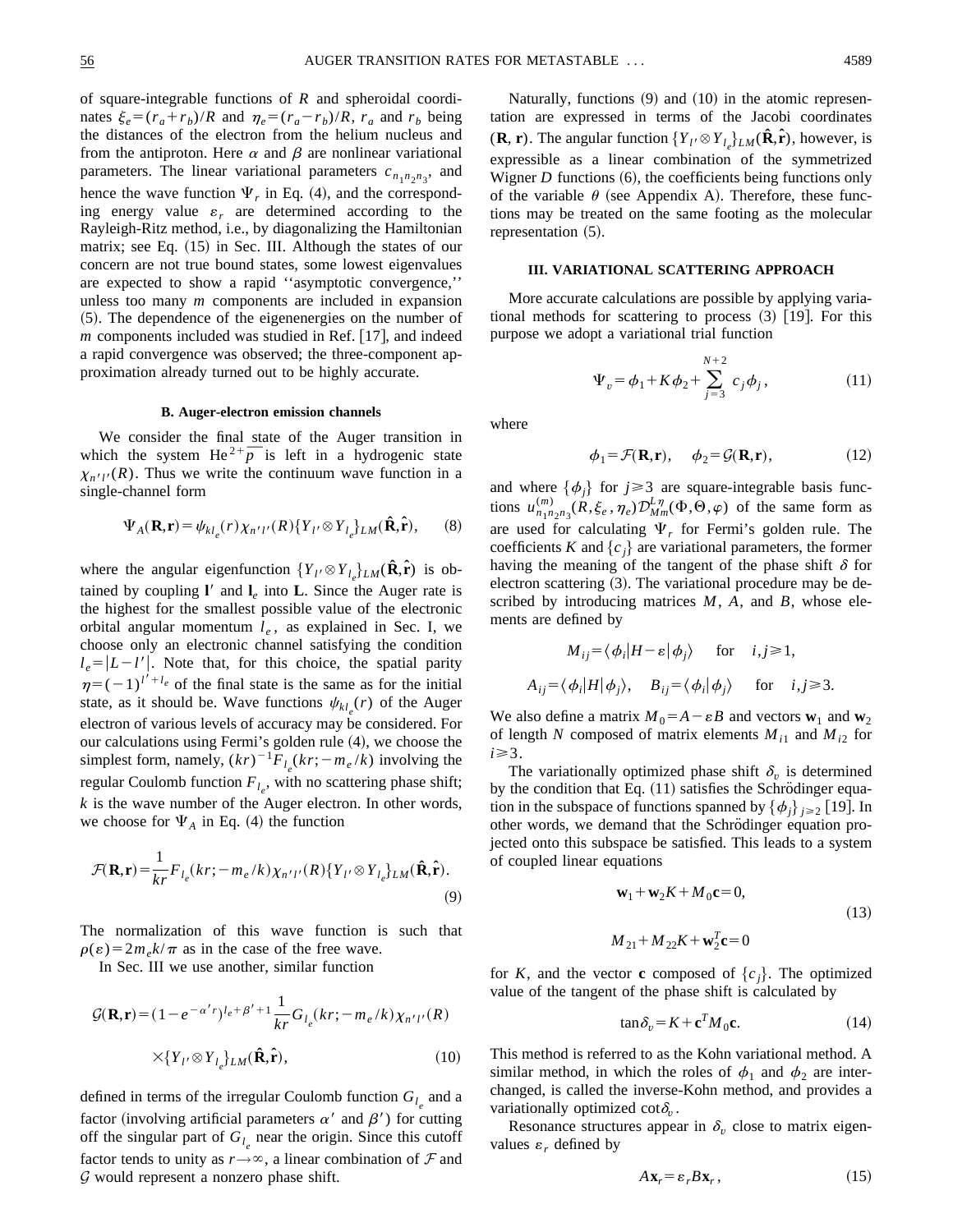i.e., close to the energies of the "bound states"  $\Psi_r$ . A fit of  $\delta_{v}$  to the Breit-Wigner formula for an isolated resonance would produce a set of resonance position  $E_r$ , resonance width  $\Gamma$ , and background (or off-resonance) phase shift  $\delta_b$ . In general, there is a resonance shift  $\Delta E = E_r - \varepsilon_r$  from the energy  $\varepsilon_r$  of  $\Psi_r$ , or of Eq. (15). Note that the coefficient vector  $\bf{c}$  determined from Eq.  $(13)$  is independent of the bound-state vector  $\mathbf{x}_r$  in Eq. (15), since **c** is determined to optimize *the whole continuum state* (11).

In actual numerical calculations in this paper, we use another procedure nearly equivalent to the Kohn method with the Breit-Wigner fitting. This procedure may be derived by working directly on the matrices *M*, *A*, and *B*, as shown in Appendix B.

## **IV. CALCULATIONS AND RESULTS**

The matrices *A* and *B* have been calculated to a high precision using the quadruple precision arithmetic, as described previously [17]. The matrix elements  $M_{ii}$  (*i* or  $j=1,2$ ) involving Coulomb functions have been evaluated by numerical integration over a three-dimensional configuration space of the internal coordinates with the use of Gaussian quadratures, and the final accuracy of these matrix elements is about five significant digits or higher. This lower accuracy than for *A* and *B* causes no problem since all the three quantities  $\Delta E$ ,  $\Gamma$ , and  $\delta$ <sub>b</sub> in Appendix B need to be calculated only to a few significant digits.

Some test calculations using various different values of the cutoff parameters  $\alpha'$  and  $\beta'$  in Eq. (10) have been carried out. These tests have resulted in a fixed, empirical choice ( $\alpha' = 2$ ,  $\beta' = 15$ ) for the purpose of stable numerical results.

The antiprotonic helium states that play an important role in the experiments summarized in Sec. I are those molecular states  $\Psi_r$  in which by far the main Born-Oppenheimer configuration consists of the  $1\sigma$  electron orbital and a ronguration consists of the  $I\sigma$  electron orbital and a ro-<br>vibrational He<sup>2+</sup>- $\overline{p}$  state  $(j, v)$ , where the rotational quantum number  $j$  is practically the same as  $L$  in this paper [5]. In terms of an approximate atomic-type representation  $(n, l)$ In terms of an approximate atomic-type representation  $(n, l)$ <br>of the He<sup>2+</sup>- $\overline{p}$  orbital, the vibrational quantum number *v* corresponds to  $n-l-1$  [5]. The angular-momentum correspondence reads as  $j=l$ ; note that *L* is a good quantum number, but *j* and *l* are not. Since the common electron orbital  $1\sigma$  need not be specified explicitly, an Auger transition may be specified by the simplified notation  $(n,l) \rightarrow (n',l')$  as in Eq. (2).

For an Auger electron to be emitted in process  $(2)$ , the For an Auger electron to be emitted in process (2), the energy of the final state ( $He^{2+} \overline{p}$ )<sub>*n'l'*</sub> must be lower than that energy of the final state ( $He^+ p_{n'l}$  must be lower than that of the initial state ( $He^+ \bar{p}_{n'l}$ ). Figures 1 and 2 of the level diagrams indicate that this energy condition sets a lower limit  $(\Delta l)_{\text{min}}$  to  $\Delta l = l' - l$ . This lower limit depends on the initial state. For a particular initial state the Auger process with  $\Delta l = (\Delta l)_{\text{min}}$  has the highest rate, as was explained in Sec. I. Calculations were carried out only for such transitions.

We studied the dependence of the Auger rates on the number of *m* components retained in the molecular expansion  $(5)$ . Table I presents the results from both Fermi's golden rule and the variational method and for some transitions with different values of  $\Delta l$ . The dependence is much



FIG. 1. Energy-level diagram of  ${}^{4}$ He ${}^{+}\overline{p}$  states designated by approximate quantum numbers (*n*, *l*); the calculated Auger rate  $a[b] = a \times 10^b$  s<sup>-1</sup> is attached to each level. Open circles represent  $a[p] = a \times 10^8 \text{ s}$  is attached to each level. Open circles represent<br>circular states  $(n', l' = n' - 1)$  of <sup>4</sup>He<sup>2+</sup> $\overline{p}$ . Each arrow connecting a circular states  $(n^2, l^2 = n^2 - 1)$  of  $n^2 + p$ . Each arrow connecting a  ${}^4He^2p$  level  $(n, l)$  and a  ${}^4He^{2+}p$  level  $(n', l')$  indicates an Auger process with the minimum angular-momentum change  $\Delta l = l' - l$ possible for that initial state.

stronger than that of the energy values studied in Ref. [17]. When the number of *m* components reaches the value of  $\Delta l$ , the Auger rate becomes close to the converged value. While the two methods provide similar results, the variational method is slightly more stable with respect to the change in the basis set.



FIG. 2. Same as Fig. 1, but plotted for <sup>3</sup>He<sup> $+$ </sup> $\overline{p}$  and <sup>3</sup>He<sup>2+</sup> $\overline{p}$ ; see the caption of Fig. 1.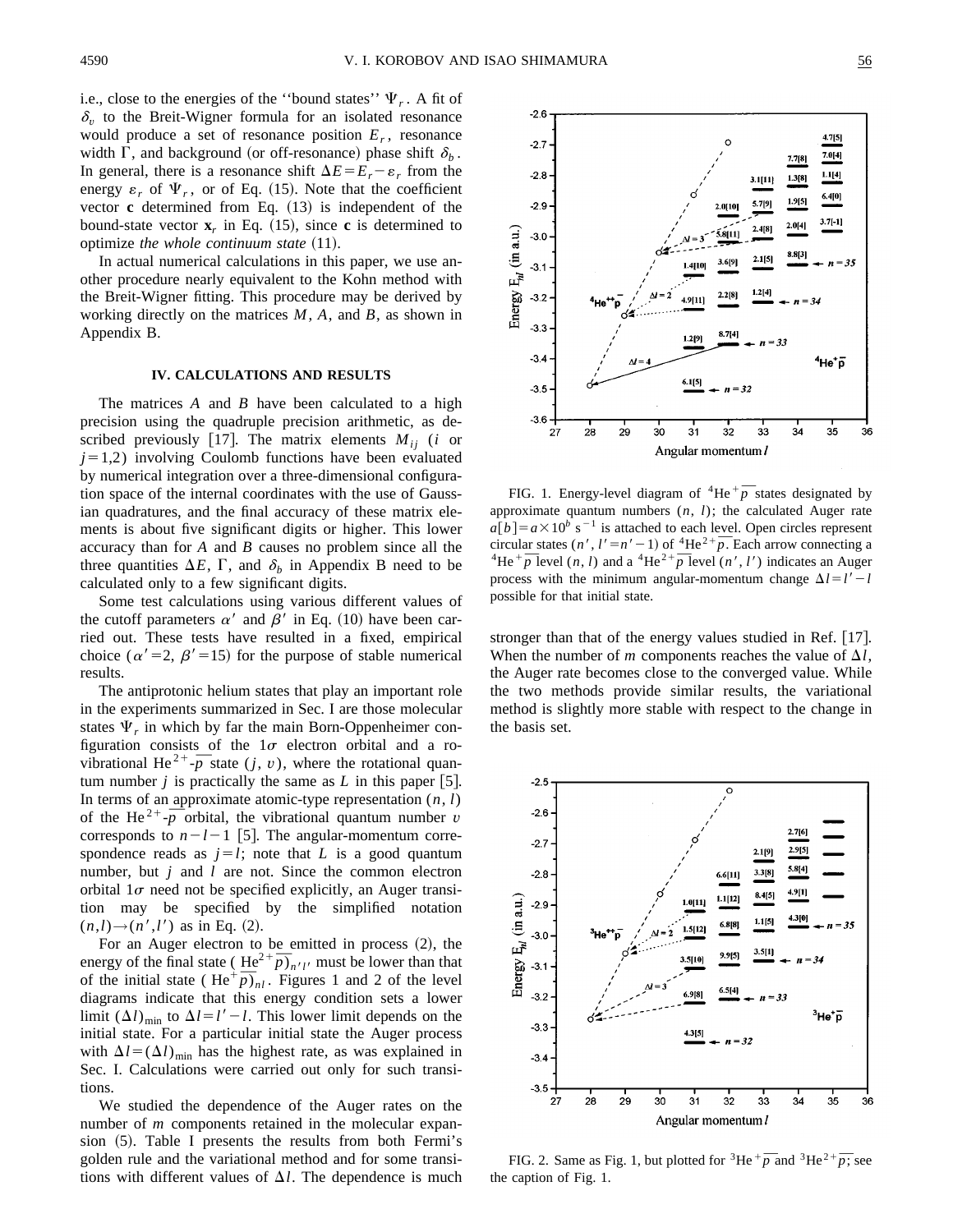TABLE I. Dependence of the Auger rates in  $s^{-1}$  on the number of  *components retained in the molecular expansion*  $(5)$  *for three* of *m* components retained in the molecular expansion (5) for three states  $(n, l)$  of <sup>4</sup>He <sup>+</sup> $\overline{p}$ ;  $m_{\text{max}}$  is the maximum value of *m* retained, and  $N$  is the number of basis functions in Eq.  $(11)$ . FGR: Fermi's golden rule. VM: variational method.  $a[b] = a \times 10^b$ .

| $(n, l, \Delta l)$ |      | (38, 33, 2)                                            |    | (39,34,3) |     | (37, 34, 4)         |           |
|--------------------|------|--------------------------------------------------------|----|-----------|-----|---------------------|-----------|
| $m_{\text{max}}$   | N    | FGR                                                    | VM | FGR       | VM. | <b>FGR</b>          | <b>VM</b> |
| $\theta$           |      | 1200 1.95[9] 1.97[9] 1.76[6] 1.75[6] 4.33[2] 6.14[2]   |    |           |     |                     |           |
| $\mathbf{1}$       |      | 1648 4.01[11] 3.24[11] 1.65[8] 1.65[8] 4.15[4] 4.41[4] |    |           |     |                     |           |
| 2                  |      | 1942 3.67[11] 3.08[11] 7.58[8] 7.70[8] 1.26[5] 1.26[5] |    |           |     |                     |           |
| 3                  |      | 2158 3.65[11] 3.08[11] 7.95[8] 7.67[8] 1.89[5] 1.85[5] |    |           |     |                     |           |
| $\overline{4}$     | 2374 |                                                        |    |           |     | $1.87[5]$ $1.85[5]$ |           |

A by-product of the variational approach is the back-A by-product of the variational approach is the back-<br>ground phase shift for electron scattering on ( $\text{He}^{2+} \overline{p}$ )<sub>*n'l'*</sub> in the energy range of the considered resonances. The background phase shift  $\delta_b$  is as small as  $\sim 10^{-2}$  rad or less for the calculated cases where  $\Delta l \ge 2$ , as is expected from the high centrifugal barrier for an electron with  $l_e \ge 2$ , which prevents centritugal barrier for an electron with  $l_e \ge 2$ , which prevents<br>the electron from interacting strongly with He<sup>2+</sup> $\bar{p}$ . The small  $\delta_b$  explains the fairly good performance of Fermi's golden rule with the regular Coulomb function for the Auger electron in the final state.

ctron in the final state.<br>All the states of  $He^+\bar{p}$  calculated in a previous work [17] were treated as bound states. That would lead to some uncertainties in the evaluation of the energy values of the states with Auger width greater than, say,  $10^{-7}$  a.u., since the coupling with Auger-decay channels may not be negligible for these states. Using the present variational scattering approach, improved values of the nonrelativistic energies can be obtained by adding the level shift  $\Delta E$  to the bound-state energy  $\varepsilon_r$ . Table II compares the energy  $\varepsilon_r$  of energy  $\varepsilon_r$ . Table II compares the energy  $\varepsilon_r$  or  $(4 \text{ He}^+ \overline{p})_{n=38,l=33}$  from the bound-state approach with the shift-corrected energy  $E_r$  from the variational-scattering approach, for a few choices of the basis set differing mainly in the components  $m \ge 1$ . The corrected energy is at least one digit more stable than the uncorrected one, and the correction ranges from  $2\times10^{-6}$  to  $6\times10^{-6}$  a.u. (with either positive or negative sign), which is of the same order of magnitude as  $\Gamma$ .

The calculated shift-corrected energies  $E_r$ , Auger widths  $\Gamma$ , and Auger rates  $\lambda$  are summarized in Table III for **1**, and Auger rates  $\lambda$  are summarized in Table III for  ${}^4$  He<sup>+</sup> $\overline{p}$  and in Table IV for  ${}^3$  He<sup>+</sup> $\overline{p}$ . The typical size of the basis set is  $N=2228$  for  $\Delta l=2$ ,  $N=2278$  for  $\Delta l=3$ , and  $N=2374$  for  $\Delta l \geq 4$ . The energies  $E_r$  were found to be stable at least to the last digit shown in the tables, and are consid-

ered to be accurate to all digits shown. We estimate the errors in the Auger widths from the stability of the numerical results as  $\sim$  5% for the cases with  $\Delta l$  = 2,  $\sim$  15% for  $\Delta l$  = 3,  $\sim$  50% for  $\Delta$ *l* = 4, and even larger for  $\Delta$ *l* = 5. There are some exceptions, however, where the convergence was unsatisfactory. Such cases are enclosed in curly brackets in Tables III and IV. Most of the unsatisfactory cases are either for extremely narrow Auger widths, for which the absolute error is actually small, or for states in the upper-right corner in the tables. We suspect that the reason for the latter case might be the overlap of such a resonance with one involving an excited electronic orbital. Tables III and IV clearly demonstrate the extremely strong dependence of the Auger width  $\Gamma$  on  $\Delta l$ ; roughly speaking,  $\Gamma \approx 10^{-5} \sim 10^{-7}$  a.u. for  $\Delta l = 2$ ,  $\Gamma \approx 10^{-6} \sim 10^{-9}$  a.u. for  $\Delta l = 3$ ,  $\Gamma \approx 10^{-10} \sim 10^{-13}$  a.u. for  $\Delta l = 4$ , and  $\Gamma < 10^{-13}$  a.u. for  $\Delta l = 5$ . Figures 1 and 2 of the energy-level diagram include the calculated Auger rates.

Table V compares the Auger rates of some selected states obtained in this paper with other theoretical calculations. A thorough comparison reveals that the method of Fedotov *et al.* [13], which uses basis sets for the initial state including up to 600 atomic-type basis functions and a scattering wave function for an effective potential for the final state, the initial and final wave functions being orthogonal to each other, produces results in agreement with the present values within about 20% except for a few cases. The results of Révai and Kruppa  $[14]$ , who employ initial-state wave functions of Ref. 17, including up to 1230 terms with  $m \le 2$ , also agree well with the present results in most cases. It was found in the present careful numerical investigation that the calculated Auger rates depend strongly on the quality of the wave function. In this sense we believe that our results are the most accurate to date.

A stringent test on the validity of the present variational approach would be a comparison with experimentally determined Auger widths. A candidate for this test found in the literature is the broadening of the line profile for a transition Interature is the broadening of the line profile for a transition  $(n,l) = (37,34)$  → (38,33) of <sup>4</sup> He<sup>+</sup> $\overline{p}$  [7]. The full line width at half maximum of  $0.067 \pm 0.006$  nm was much larger than the laser bandwidth of 0.007 nm. This broadening is considered to be due to the Auger width of the daughter state (38,33), since that of the parent state (37,34) is six orders of magnitude smaller according to Table III of this paper. From this broadening the authors of Ref.  $[7]$  deduce a lifetime  $4.1 \pm 0.2$  ps of the daughter state, which is to be compared with the value  $\lambda^{-1}$ =3.2 ps calculated from Table III. The experimental Auger rate is included in Table V. The mea-

TABLE II. Resonance parameters for <sup>4</sup>He<sup>+</sup> $\bar{p}(L=33, v=4)$  calculated with four basis sets differing in the size *N*, and a nonlinear parameter  $\beta$  in Eq. (7) for  $F_m^L$ <sup> $\eta$ </sup> with  $m \ge 1$ .  $\varepsilon_r$ : eigenvalue of the Hamiltonian matrix in the bound-state approach.  $E_r$ : energy-shift corrected variational estimate of the resonance energy.  $\Gamma$ : resonance width. All quantities are in atomic units.  $a[b] = a \times 10^b$ .

|                                           | Bound-state approach | Variational-scattering approach |            |  |
|-------------------------------------------|----------------------|---------------------------------|------------|--|
|                                           | $\varepsilon_{r}$    | $E_{r}$                         |            |  |
| First set ( $N = 2388$ , $\beta = 0.8$ )  | $-2.8473206$         | $-2.8473229$                    | $7.26[-6]$ |  |
| Second set $(N = 2270, \beta = 0.5)$      | $-2.8473298$         | $-2.8473239$                    | $7.47[-6]$ |  |
| Third set ( $N = 1934$ , $\beta = 0.5$ )  | $-2.8473283$         | $-2.8473236$                    | $7.43[-6]$ |  |
| Fourth set ( $N = 2172$ , $\beta = 0.4$ ) | $-2.8473298$         | $-2.8473238$                    | $7.45[-6]$ |  |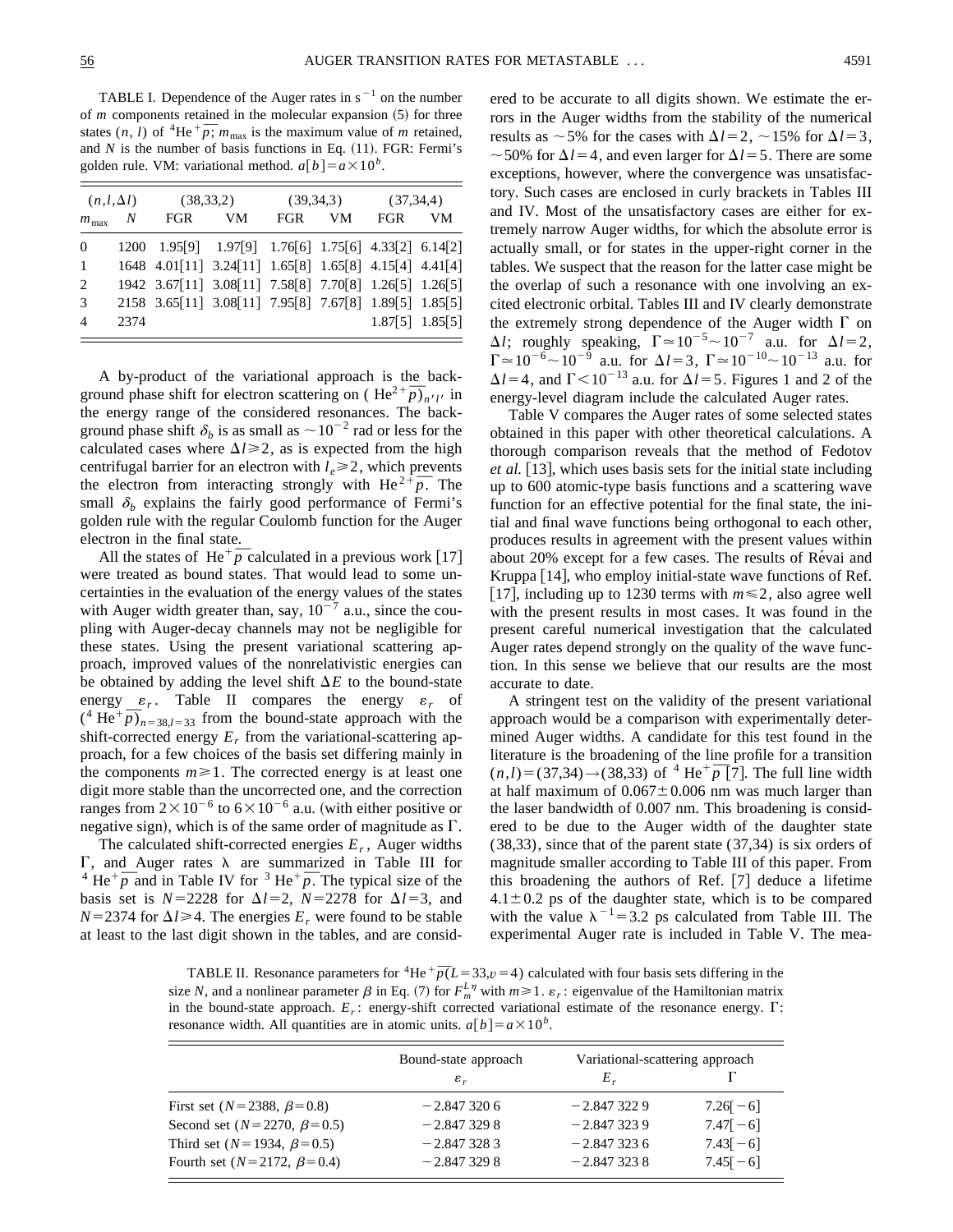TABLE III. Level-shift-corrected nonrelativistic energies  $E_r$  (in a.u.), Auger widths  $\Gamma$  (in a.u.), Auger rates  $\lambda$  (in s<sup>-1</sup>), and the minimum angular-momentum change  $\Delta l$  in Auger transitions for metastable states rates  $\lambda$  (in s  $\rightarrow$ ), and the minimum angular-momentum change  $\Delta l$  in Auger transitions for metastable states of <sup>4</sup>He  $\overline{p}$ . The antiprotonic atomic-orbital quantum numbers  $(n, l)$  are related to the rovibrational q numbers (*L*, *v*) by  $n=v+L+1$  and  $l=L$ . The convergence was unsatisfactory for the values in curly brackets.  $a[b] = a \times 10^b$ .

|          |            |                                                                  |                                     |                | $v=0$ $v=1$ $v=2$ $v=3$ $v=4$                                               |                |
|----------|------------|------------------------------------------------------------------|-------------------------------------|----------------|-----------------------------------------------------------------------------|----------------|
|          |            | $L=31$ $E_r$ $-3.50763495$ $-3.36465164$ $-3.238577$ $-3.127333$ |                                     |                |                                                                             |                |
|          |            | $\Gamma$ 1.5 $[-11]$ 2.9 $[-8]$ 1.2 $[-5]$ {3.5 $[-7]$ }         |                                     |                |                                                                             |                |
|          |            | $\lambda$ 6.1[5] 1.2[9] 4.9[11] {1.4[10]}                        |                                     |                |                                                                             |                |
|          | $\Delta l$ |                                                                  | 4 3 2                               |                | $\sim$ 2                                                                    |                |
| $L=32$   |            |                                                                  |                                     |                | $E_r$ -3.353 757 80 -3.227 676 31 -3.116 678 94 -3.019 058                  | $-2.9330906$   |
|          |            |                                                                  |                                     |                | $\Gamma$ 2.1[-12] 5.3[-9] 9.0[-8] 1.4[-5] $\{4.8[-7]\}$                     |                |
|          |            |                                                                  |                                     |                | $\lambda$ 8.7[4] 2.2[8] 3.7[9] 5.8[11] {2.0[10]}                            |                |
|          |            |                                                                  |                                     |                | $\Delta l$ 4 3 3 2 2                                                        |                |
| $L=33$   |            |                                                                  |                                     |                | $E_r$ -3.216 244 20 -3.105 382 64 -3.007 979 02 -2.922 444 12 -2.847 323 8  |                |
|          |            |                                                                  |                                     |                | $\Gamma$ 2.9[-13] 5.0[-12] 5.8[-9] $\{1.4[-7]\}$ 7.5[-6]                    |                |
|          |            |                                                                  |                                     |                | $\lambda$ 1.2[4] 2.1[5] 2.4[8] $\{5.7[9]\}$ 3.1[11]                         |                |
|          |            | $\Delta l$ 4                                                     | $4 \qquad \qquad 3 \qquad \qquad 3$ |                |                                                                             | $\overline{2}$ |
| $L = 34$ |            |                                                                  |                                     |                | $E_r$ -3.093 466 87 -2.996 335 42 -2.911 180 90 -2.836 524 54 -2.771 011 23 |                |
|          |            |                                                                  |                                     |                | $\Gamma$ 2.1[-13] 4.9[-13] 4.6[-12] 3.2[-9] 1.9[-8]                         |                |
|          |            |                                                                  |                                     |                | $\lambda$ 8.8[3] 2.0[4] 1.9[5] 1.3[8] 7.7[8]                                |                |
|          |            | $\Delta l$ 5                                                     | $\overline{4}$                      | $\sim$ 4       | $\frac{3}{3}$ 3                                                             |                |
| $L=35$   |            |                                                                  |                                     |                | $E_r$ -2.984 020 94 -2.899 282 16 -2.825 146 79 -2.760 233 30 -2.703 283 10 |                |
|          |            |                                                                  |                                     |                | $\Gamma$ {9.0[-18]} 1.6[-16] 2.7[-13] 1.7[-12] 1.1[-11]                     |                |
|          |            |                                                                  |                                     |                | $\lambda$ {3.7[-1]} 6.4[0] 1.1[4] 7.0[4] 4.7[5]                             |                |
|          | $\Delta l$ | $\overline{5}$                                                   | $\overline{5}$                      | $\overline{4}$ |                                                                             |                |

sured line center lies at  $713.578 \pm 0.006$  nm [7], whereas the transition wavelength calculated from Table III (including the effect of the level shifts  $\Delta E$ ) is 713.520 nm. If corrected for the relativistic effect reported elsewhere  $[20]$ , the theoretical value changes into 713.594 nm, which agrees with experiment within  $\sim$  20 ppm.

In conclusion, we have applied a variational method for scattering to Auger widths  $\Gamma$  and shift-corrected nonrelativistic energies  $E_r$  of some states of <sup>4</sup>He <sup>+</sup> $\overline{p}$  and <sup>3</sup>He <sup>+</sup> $\overline{p}$  for which the minimum possible angular-momentum change  $\Delta l$ in Auger transitions is 2, 3, 4, or 5. The calculated data on *Er* are extremely accurate. Those on  $\Gamma$  should be considerably accurate with a few exceptions, the exceptions being due to the subtlety of the Auger width calculations. Indeed, the calculated Auger width is quite sensitive to the quality of the wave function. The order of magnitude of  $\Gamma$  depends strongly on the value of  $\Delta l$ , and ranges from  $10^{-5}$  to  $10^{-17}$ a.u., the smaller for the larger  $\Delta l$ .

TABLE IV. Level-shift-corrected nonrelativistic energies  $E_r$  (in a.u.), Auger widths  $\Gamma$  (in a.u.), Auger rates  $\lambda$  (in s<sup>-1</sup>), and the minimum angular-momentum change  $\Delta l$  in Auger transitions for metastable states rates  $\lambda$  (in s  $\gamma$ ), and the minimum angular-momentum change  $\Delta t$  in Auger transitions for metastable states of <sup>3</sup>He  $\overline{p}$ . The antiprotonic atomic-orbital quantum numbers  $(n, l)$  are related to the rovibrational q numbers (*L*, *v*) by  $n=v+L+1$  and  $l=L$ . The convergence was unsatisfactory for the values in curly brackets.  $a[b] = a \times 10^b$ .

|          |            | $v=0$                                                       | $v=1$ $v=2$                                            |                          | $v=3$                               | $v=4$           |
|----------|------------|-------------------------------------------------------------|--------------------------------------------------------|--------------------------|-------------------------------------|-----------------|
| $L=31$   | $E_r$      |                                                             | $-3.34883211 - 3.21950718$                             | $-3.1061422$             | $-3.006891$                         | $-2.9197644$    |
|          | $\Gamma$   | $1.0[-11]$ $1.7[-8]$ $\{8.6[-7]\}$                          |                                                        |                          | $3.6[-5]$                           | $2.5[-6]$       |
|          | $\lambda$  |                                                             | $4.3[5]$ $6.9[8]$ $\{3.5[10]\}$ $1.5[12]$              |                          |                                     | 1.0[11]         |
|          | $\Delta l$ | $\overline{4}$                                              | $\overline{3}$                                         | $\overline{\mathbf{3}}$  | $\overline{2}$                      |                 |
| $L=32$   |            | $E_r$ -3.207 672 27 -3.094 450 92                           |                                                        | $-2.99540431$            | $-2.908857$                         | $-2.8330656$    |
|          | $\Gamma$   | $1.6[-12]$ $2.4[-11]$ $1.6[-8]$ $\{2.6[-5]\}$ $\{1.6[-5]\}$ |                                                        |                          |                                     |                 |
|          | $\lambda$  |                                                             | $6.5[4]$ 9.9[5] $6.8[8]$                               |                          | $\{1.1[12]\}$                       | ${6.6[11]}$     |
|          | $\Delta l$ | $\sim$ 4                                                    | $\overline{4}$                                         | $\overline{\mathcal{E}}$ | $\overline{\mathbf{3}}$             |                 |
| $L=33$   | $E_r$      | $-3.082$ 114 08                                             | $-2.983\,373\,10$                                      |                          | $-2.89719226 -2.82196287$           | $-2.75621737$   |
|          | $\Gamma$   | $8.4[-16]$ $2.6[-12]$ $2.0[-11]$ $7.9[-9]$                  |                                                        |                          |                                     | $5.1[-8]$       |
|          | $\lambda$  |                                                             | $3.5[1]$ $1.1[5]$ $8.4[5]$                             |                          |                                     | $3.3[8]$ 2.1[9] |
|          | $\Delta l$ | $\overline{5}$                                              |                                                        | $\sim$ 4                 | $\mathcal{E}$                       |                 |
| $L = 34$ | $E_r$      |                                                             | $-2.97062827 -2.88491260$                              |                          | $-2.810\,261\,07$ $-2.745\,174\,13$ | $-2.68829286$   |
|          | $\Gamma$   |                                                             | $1.0[-16]$ $1.2[-15]$ $1.4[-12]$ $7.1[-12]$ $6.6[-11]$ |                          |                                     |                 |
|          | $\lambda$  | 4.3[0]                                                      | 4.9[1]                                                 | 5.8[4]                   | 2.9[5]                              | 2.7[6]          |
|          | $\Delta l$ | 5                                                           | $\sim$                                                 | $\overline{4}$           | 4                                   |                 |
|          |            |                                                             |                                                        |                          |                                     |                 |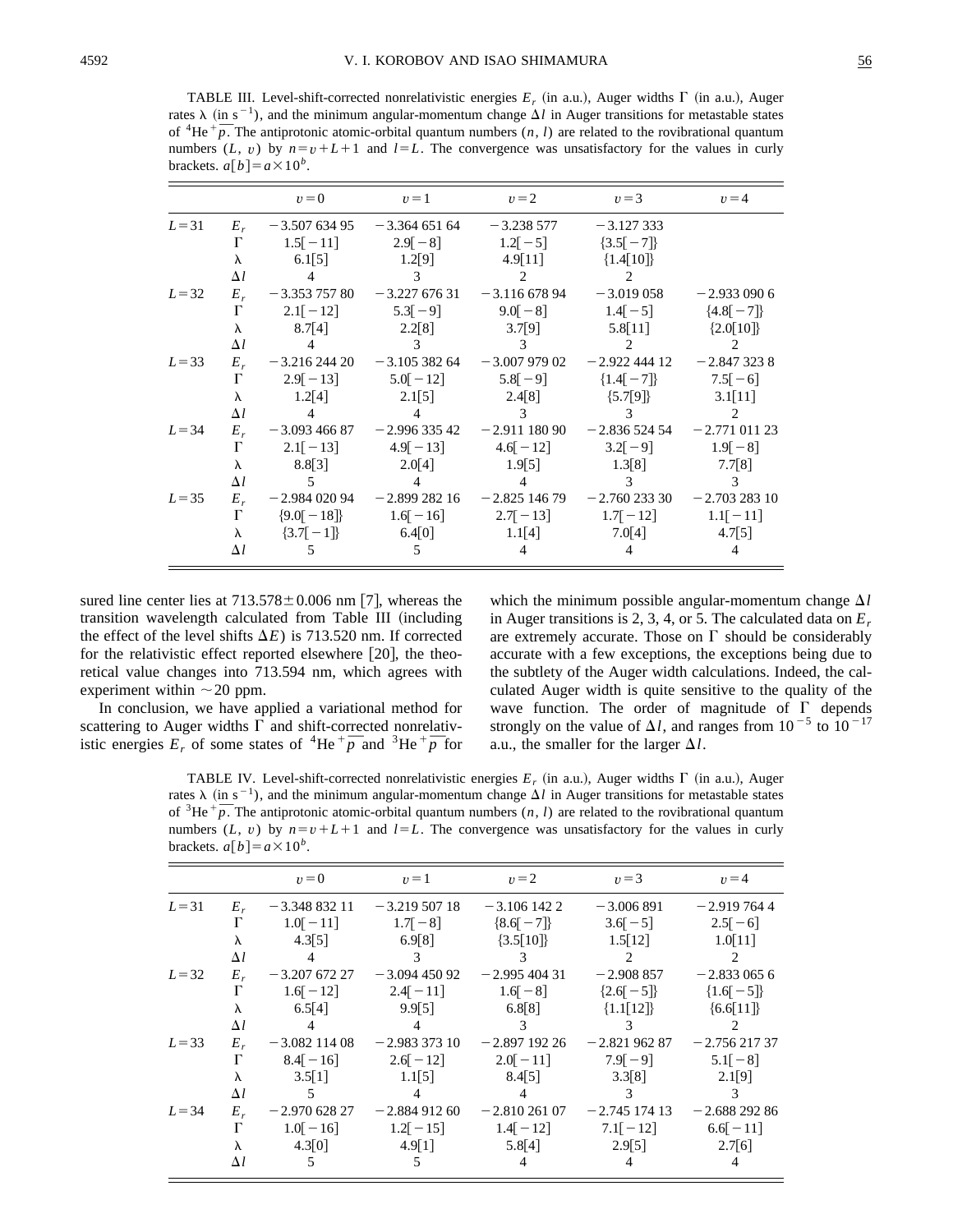TABLE V. Comparison of Auger rates variationally calculated for some states of  ${}^{4}$ He ${}^{+}\overline{p}$  with other theoretical and experimental results.  $a[b] = a \times 10^b$  s<sup>-1</sup>.

| $(n, l, \Delta l)$ | Ohtsuki <sup>a</sup> | Ohtsuki <sup>b</sup> | Fedotov <sup>c</sup> | Révai <sup>d</sup> | Present | Yamazaki <sup>e</sup> |
|--------------------|----------------------|----------------------|----------------------|--------------------|---------|-----------------------|
| (38, 33, 2)        |                      |                      |                      | 2.7[11]            | 3.1[11] | $2.4 \pm 0.1$ [11]    |
| (38, 34, 3)        | 8.5[7]               | 2.2[8]               | 1.4[8]               | 1.3[8]             | 1.3[8]  |                       |
| (39,34,3)          | 1.8[9]               | 2.5[9]               |                      | 8.3[8]             | 7.7[8]  |                       |
| (37, 34, 4)        | 2.7[4]               | 2.9[6]               | 2[5]                 | 7.4[4]             | 1.9[5]  |                       |
| (39, 35, 4)        | 6.7[2]               | 3.4[5]               | 1.0[5]               | 2.8[5]             | 7.0[4]  |                       |

<sup>a</sup>Unpublished, quoted in Ref. [11].

<sup>b</sup>Unpublished, quoted in Ref. [12].

 $c$ Reference [13].

<sup>d</sup>Reference [14].

<sup>e</sup>Experimental: Ref. [7].

#### **ACKNOWLEDGMENTS**

We would like to thank Professor T. Yamazaki for making experimental results available to us prior to publication. We are also thankful to J. Révai for numerous and helpful discussions. One of us  $(V.I.K.)$  acknowledges the support of Science and Technology Agency of Japan and would like to express his gratitude to the staff of RIKEN for the warm hospitality and help in computing.

## **APPENDIX A: ATOMIC VS MOLECULAR REPRESENTATION**

A relation between the atomic representation  $(8)$  and the molecular representation of form  $(5)$  may be established by using the formula

$$
\{Y_l \otimes Y_{l_e}\}_{LM}(\hat{\mathbf{R}}, \hat{\mathbf{r}}) = \sqrt{2\pi} \sum_{m=0}^{l_e} G_{ll_e}^{Lm} \mathcal{D}_{Mm}^{L\eta} Y_{l_e m}(\theta, 0),
$$

where the coefficients  $G_{ll_e}^{Lm}$  are defined by

$$
G_{ll_e}^{Lm} = \left[ \left( \frac{2}{1 + \delta_{0m}} \right) \left( \frac{2l+1}{2L+1} \right) \right]^{1/2} \langle Lm | l0l_e m \rangle
$$

in terms of a Clebsch-Gordan coefficient. Thus Eq.  $(8)$  may be cast into a form

$$
\Psi_A(\mathbf{R}, \mathbf{r}) = \sqrt{2\pi} \psi_{kl_e}(r) \chi_{n'l'}(R)
$$
  
 
$$
\times \sum_{m=0}^{l_e} \mathcal{D}_{Mm}^{L\eta}(\Phi, \Theta, \varphi) G_{l'l_e}^{Lm} Y_{l_e m}(\theta, 0),
$$

which is to be compared with Eq.  $(5)$ . Equations  $(9)$  and  $(10)$ may also be written in a similar form.

## **APPENDIX B: VARIATIONAL PROCEDURE FOR RESONANCE PARAMETERS**

Here we sketch the method of calculating resonance parameters, working directly on the matrices and vectors defined in the text. First the inverse matrix  $M_0^{-1}$ , for  $\varepsilon$  close to  $\varepsilon_r$  of Eq. (15), is represented in a form

$$
M_0^{-1} = \overline{M_0}^{-1} + \frac{1}{\varepsilon_r - \varepsilon} \mathbf{x}_r \mathbf{x}_r^T,
$$

where  $\overline{M_0}^{-1}$  is the inverse matrix of rank  $N-1$  in the subspace that is  $B$  orthogonal to  $\mathbf{x}_r$ , and varies slowly with the change in  $\varepsilon$ . We also introduce quantities

$$
\overline{w}_{sr} = \mathbf{x}_r^T \mathbf{w}_s \quad (s = 1, 2).
$$

Solving Eqs.  $(13)$  for *K*, we have

$$
K = -\frac{M_{21} - \mathbf{w}_2^T M_0^{-1} \mathbf{w}_1}{M_{22} - \mathbf{w}_2^T M_0^{-1} \mathbf{w}_2} = -\frac{(\varepsilon_r - \varepsilon) G_{21} - \overline{w}_{2r} \overline{w}_{1r}}{(\varepsilon_r - \varepsilon) G_{22} - \overline{w}_{2r}^2},
$$

where

$$
G_{2s} = M_{2s} - \mathbf{w}_2^T \overline{M_0}^{-1} \mathbf{w}_s \quad (s = 1, 2).
$$

The resonance position  $E_r$  and the resonance width  $\Gamma$  are calculated from a pole  $E_r - i\Gamma/2$  of the scattering matrix  $S=(1+iK)(1-iK)^{-1}$ . Retaining only two leading terms in the slowly varying function  $\overline{w}_{2r}\overline{w}_{sr}$  of  $\varepsilon$  near  $\varepsilon = \varepsilon_r$  and writing

$$
\overline{w}_{2r}\overline{w}_{sr} \simeq \overline{w}_{2r}^{0}\overline{w}_{sr}^{0} - (\varepsilon_r - \varepsilon) \frac{d(\overline{w}_{2r}\overline{w}_{sr})}{d\varepsilon}\bigg|_{\varepsilon = \varepsilon_r} \quad (s = 1, 2),
$$

we find that

$$
\Delta E = E_r - \varepsilon_r = -\frac{\overline{w}_{2r}^0(\overline{w}_{1r}^0 \overline{G}_{21} + \overline{w}_{2r}^0 \overline{G}_{22})}{\overline{G}_{22}^2 + \overline{G}_{21}^2},
$$

$$
\Gamma/2 = \frac{\overline{w}_{2r}^0(\overline{w}_{1r}^0 \overline{G}_{22} - \overline{w}_{2r}^0 \overline{G}_{21})}{\overline{G}_{22}^2 + \overline{G}_{21}^2},
$$

$$
\tan \delta_b = G_{21}/G_{22},
$$

where

$$
\overline{G}_{2s} = G_{2s} + \frac{d(\overline{w}_{2r}\overline{w}_{sr})}{d\varepsilon}\Big|_{\varepsilon = \varepsilon_r} \quad (s = 1, 2).
$$